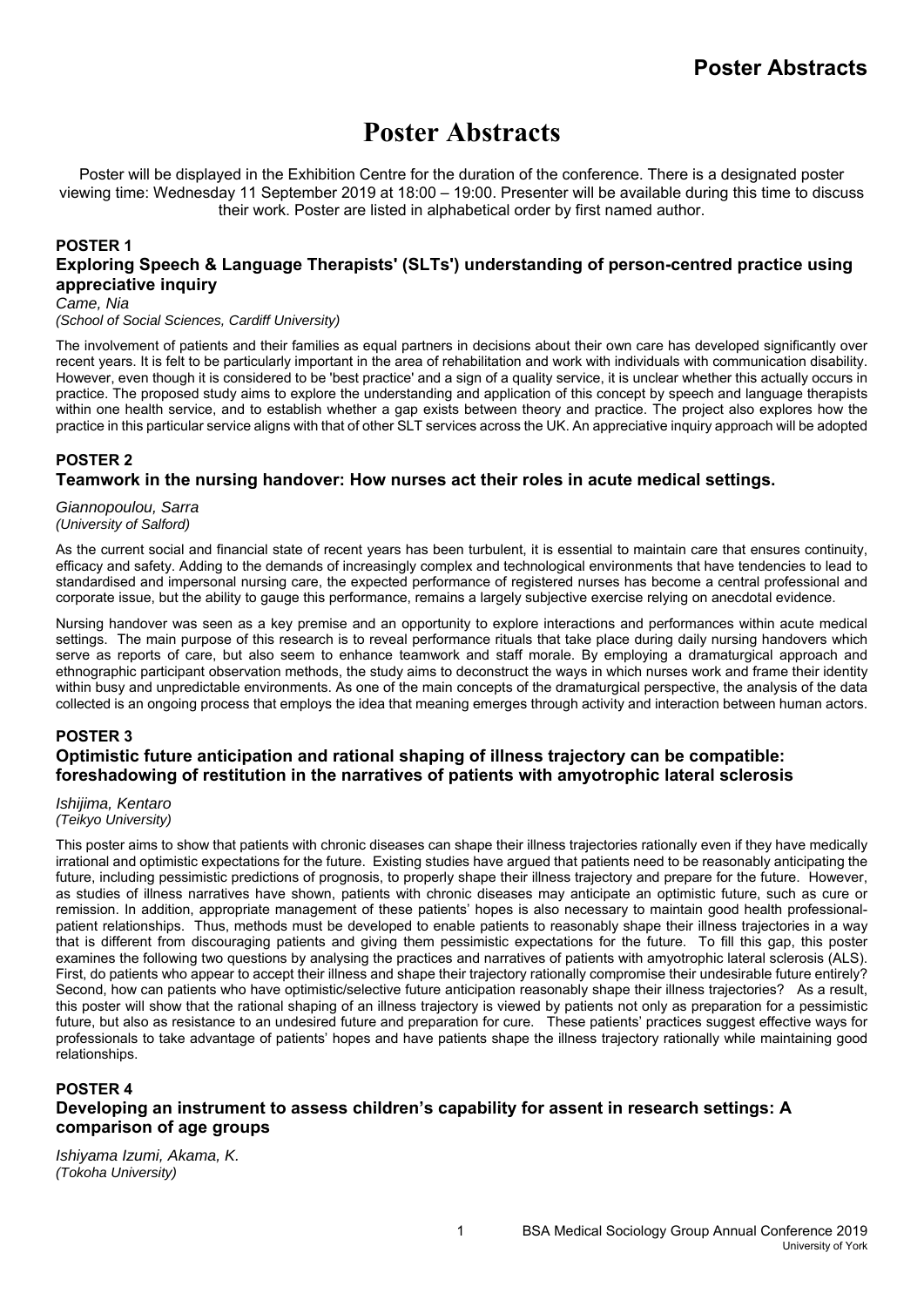# **Paper Abstracts**

We are studying the assent process when healthy children participate in research with no invasion or intervention.Our previous studies have suggested that 5-year-old children could "express their choice." Therefore, we focused on 4 and 5-year-old children to clarify the difference of capability between the age groups in this research.In March 2019, all of 27 children participated the research. The parents of the children had given permission. At the first interview to assess capabilities for assent, a child received explanations about the future research (the second interview of Resilience Scale) from researchers using a booklet. Confirmation questions and answers was subjected and recorded. The assessment scale had been created with reference to MacCAT-CR up to this time. Our revised scale was composed 3 sections of "understanding and appreciation" , "expressing a choice" , and "reasoning and consistency". When the child gave assent to participate the future research, he/she asked for a signature or drawing a mark on the assent form.As results, the mean required time for assent was 10.5±2.4 minutes, and all two interviews required 16.5±3.1 minutes. T-test showed no significant difference on time between two groups. In contrast, the mean scores of the scale for assent were different between two groups(p<0.01). Mean score was 11.9±5.2 (range: 0-22) points in 4-years, and 17.8±4.1 points in 5years.This difference was largely due to the difference in scores of "understanding and appreciation" section (p<0.01). Further study is required to increase the validity of scoring and to develop an adequate assent capability scale for children

## **POSTER 5 Working Time Regulations of Physicians in UK and Japan**

#### *Kaneko, Masahiko*

## *(National Defense Medical College, Japan)*

Working Time Regulations 1998 were enacted in UK with the aim of developing a law in response to the European Working Time Directive. Those regulations applied to all workers, including health professionals. Various measures were implemented to reduce the working hours of physicians. Task shifting from physicians to non-medical professionals was a kind of these measures. Some of non-medical professionals obtained prescribing qualifications. In Japan, the Act on the Arrangement of Related Acts to Promote Work Style Reform was enacted in 2017 and will be applied to physicians from 2024. The act regulates that workers' general overtime hours are up to 720 hours a year. However, the government allows a part of physicians to work overtime up to 1860 hours a year after 2024 (until 2035). Japan belongs to the continent law countries while UK belongs to the common law countries. A comparative research on task shifting from physicians to nurses shows that the task shifting extent is lower in continent law countries (Germany, Austria etc.) than in common law countries (UK, USA etc.). The introduction of measures to reduce working hours per physician other than the task shifting, for example the increase of physicians, is needed in Japan.

## **POSTER 6**

# **Relationships of Genetic Risk and Responsibility: A Qualitative Analysis of Narratives regarding Carriers with Spinal Bulbar Muscular Atrophy (SBMA)**

*Kiya, Yukitaka (University of Tokyo)*

Identifying the optimal means of evaluating genetic risk is an important concern for our society. 'Genetically risky individuals' act according to their sense of genetic responsibility (Rose 2007). However, some people with a genetic risk do not experience this sense of responsibility in the same way or at all (McConkie-Rosell et al 2008; von der Lippe et al 2017). Thus, people do not immediately act according to their genetic risk. What causes these differences in their behaviour? To understand the above, it seems necessary to investigate the conditions that induce genetic responsibility. This study clarifies one part of this issue by focusing on the carriers of genetic risk. This study examines the perception of genetic risk by comparing the narratives of two carriers of SBMA who hold starkly contrasting views on genetic risk and clarifies the differences between those that are linked to genetic responsibility and those that are not. The research was conducted using semi-structured interviews with carriers of SBMA to explore their experiences living in Japan from November 2017 to October 2018. As a result, this study reveals differences in their image of illness and related sense of time. Variation in one's sense of time as it relates to illness result in differences in a given individual's decision to act according to their sense of genetic responsibility. This study contributes by clarifying some of the conditions that induce genetic responsibility.

# **POSTER 7 HIV, Anti-Stigma Activism and Research Ethics: Reflections from the field**

*Klasto, Sini-Petriina (University of Sheffield)*

This poster discusses some of the practicalities of how to conduct ethical social research among populations that experience high levels of stigmatisation due to their perceived health.

Within the OECD, South Korea has one of the highest levels of stigmatisation against people living with HIV (PLHIV). Simultaneously, South Korea lacks any comprehensive anti-discrimination legislation that could protect PLHIV from being regularly turned away from hospitals or dismissed from employment.

This raises three significant questions: What are the responsibilities of sociologists, when the potential for harm is heightened? In these circumstances, can we justify research solely on the basis of furthering scientific knowledge? How can we make sure that the generated knowledge has a positive impact on the lives of the stigmatised population?

This poster, grounded in 17 months of participatory action research with the Korean Youth PLHIV Community R, argues that furthering scientific knowledge is not a sufficient enough reason alone to conduct social research among highly stigmatised populations. Consequently, the researcher has to additionally commit to an active, practical role that seeks to improve the situation of the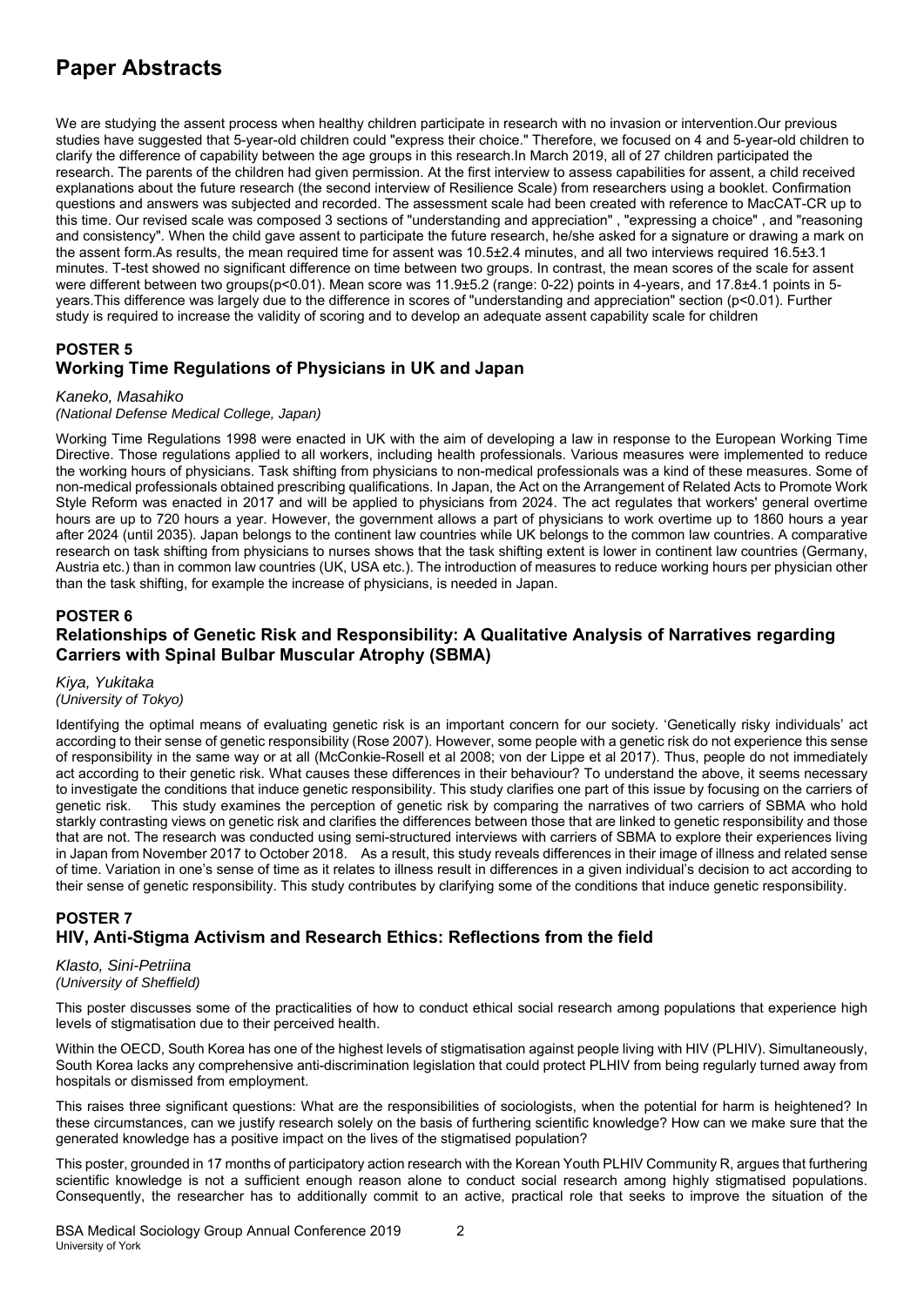stigmatised population. The poster demonstrates how this can be achieved through action research; through a simultaneous commitment to activism alongside social science. The posters illustrates how participatory action research had an immediate positive impact on Community R and how activism and social science are therefore not only compatible but desirable companions.

# **POSTER 8 Attempts by chronically ill people to acquire knowledge about how their bodies behave**

*Kobayashi, Michitaro, Sakai, S. (Osaka Medical College)*

Chronically ill people have the need to understand how their bodies behave—how they respond to specific kinds of medicine, food, or stressors. This understanding differs from conventional medical knowledge because it is about a unique body, while medical knowledge consists of probabilities statistically derived from a range of bodies. We cannot know whether this body belongs to the statistical majority or not, until it is tested in some way. This presentation contrasts the chronically ill person's knowledge with that of medical staff and explores the possibility of grasping people's experiences using the concept of an "attempt to acquire knowledge about one's body". First, the researchers examine the nature of chronically ill people's knowledge in contrast to the knowledge acquired by medical professionals from an epistemological point of view. The nature of medical knowledge has been debated extensively in the philosophy of medicine. The researchers focus on some related theoretical issues. Then, the researchers examine their interviews with chronically ill people to identify whether this theory can be applied to improve our understanding of people's actual behavior. Some of the participants reported their experiences when they stopped taking medication for a certain period. According to the researchers' understanding, refusing medication does not simply indicate laziness about adherence to the necessary therapies; it should be interpreted as an attempt to acquire knowledge about how their bodies behave when medication is discontinued..

## **POSTER 9**

#### **Bedside care and its consequences: an ethnography of the care people living with dementia receive in hospital wards**

*Northcott, Andy, Featherstone, K., Vougioukalou, S. (De Montfort University)*

The acute hospital setting is a key site of care for people living with dementia. As many as one in four hospital beds in the UK will be occupied by a person living with dementia at any given time. Despite this, people living with dementia remain a highly vulnerable group when admitted to an acute hospital ward, with higher rates of mortality both during and after an admission, higher rates of prolonged admission, delayed discharge and increased risk of functional decline.

This poster draws on the findings from two multisite ethnographic studies (NIHR HS&DR 31/10/80, 15/136/67) focussed on increasing understandings of the organisation and delivery of everyday care. Since 2016, 265 days of observations have been taken from 17 wards known to admit high numbers of people living with dementia, located within 6 hospitals across England and Wales. This fieldwork is ongoing

Everyday bedside care was highly routinized and tightly timetabled, driven by organisational goals of routine and risk reduction. Ethnographic observations identified that the delivery of care at the bedside could contribute to the production of agitation in patients living with dementia, and the production of labels and classifications that influence understandings of dementia. Ward staff had limited repertoires of talk during their interactions at the bedside and focussed on reminding people living with dementia of the 'rules of the ward'.

For people living with dementia, the failure to recognise their care needs at the bedside has myriad consequences, both medically and socially, within the ward and beyond it.

#### **POSTER 10 Vulval skin conditions: a chronically underexplored area – a systematic review and future research questions**

*Rees, Sophie, Kirby, L., Simpson, R. (University of Warwick)*

Several chronic skin conditions can affect the vulval area, the commonest being vulval lichen sclerosus (LS). LS causes intense itching, pain, and scarring of the skin resulting in architectural changes sometimes requiring surgery. Vulval LS has a potentially major impact on taken-for-granted everyday activities, and self-identity may be profoundly threatened, yet there has been little attention paid to the condition in both the social science and health literatures. A recent survey found that 1/5 women with a vulval condition considered suicide or self-harm as a result. Knowledge and awareness of LS and vulval disease in general is poor, and sufferers may feel marginalised and stigmatised.

In a systematic review of the literature, I could find only three publications (two studies) which explored the experience of LS from the perspective of those with the condition. This limited literature highlighted the influence of gender norms as motivation for surgery, and also that sexual dysfunction is only one dimension of the experience of LS. It also indicated women feel a sense of injustice at the limited knowledge of healthcare professionals and the few treatment options and they seek alternative and complementary treatments.